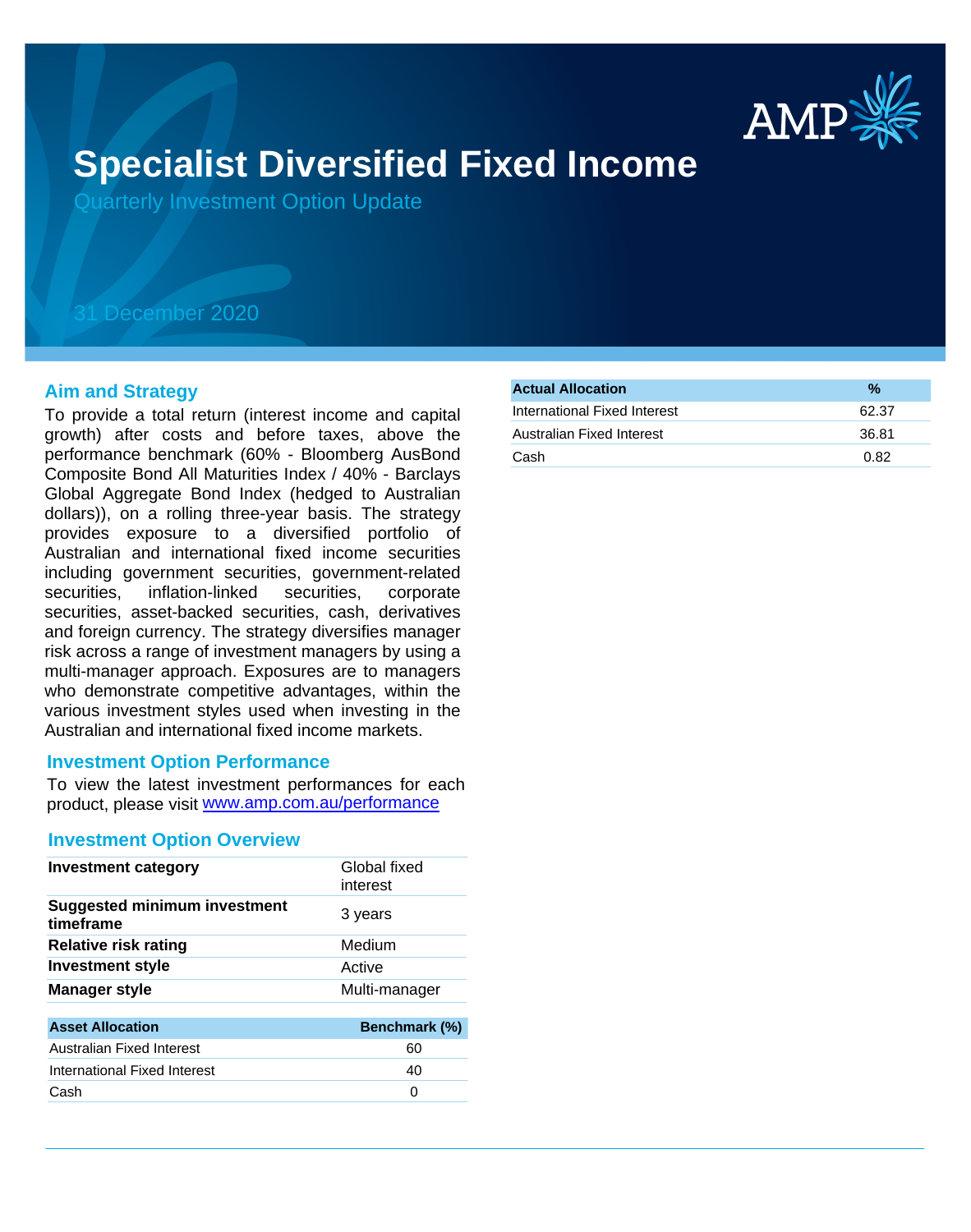### **Fund Performance**

The Fund posted a positive return (before fees) for the December quarter and outperformed the benchmark. All of the underlying managers posted positive absolute returns and outperformed their respective benchmarks.

Within the Australian bonds sector, **AMP Capital** outperformed its benchmark. Credit positioning benefited performance, reflecting the contributions from credit spread movements and the excess carry earned on credit securities held. The overall impact of interest rate management was negative. At the sector level, overweight allocations to industrials, banks – subordinate and semi-government bonds were the main contributors to performance. An underweight allocation to supranationals was the only detractor at the sector level.

**AB** outperformed its cash benchmark Performance benefited primarily from allocations to investment-grade corporate bonds in the US, Europe, the UK and Australia. Exposure to high-yield corporate bonds in the US and Europe, US credit-risk transfer securities, commercial mortgage backed securities, and government and corporate bonds in the emerging markets also added to performance.

**Schroders** outperformed its benchmark. Performance benefited from a contraction in credit spreads and, in particular, exposure to economically sensitive sectors and companies as these are anticipated to recover quickly as the distribution of COVID-19 vaccines progresses. Duration management also added to performance.

**PIMCO** outperformed its benchmark. Performance benefited primarily from sector and security selection within US mortgage backed securities, financial corporate credit and securitised assets. Currency selection added to performance, reflecting the contributions from a short position in the US dollar and a long position in the Japanese yen.

#### **Market Review**

Data evidence of resilience in the US housing sector underpinned strength in US bond yields early in the quarter, notwithstanding market caution ahead of the US presidential election. Yields were further boosted by the successful clinical trial and regulatory approval of the COVID-19 vaccine developed by Pfizer and its German partner BioNTech, and subsequent moves towards the commencement of mass inoculation. Central banks maintained their commitment to providing financial market support, with the US Federal Reserve undertaking to continue asset purchases "at least at the current pace" over "coming months", along with a similar undertaking from the European Central Bank. In Australia, stimulus measures implemented in response to the impact of COVID -19 have clearly bolstered the domestic economy, with domestic economic news flow in December highlighted by a rise of 3.3% in gross domestic product in the third quarter. This followed a record 7.0% fall in the previous quarter.

#### **Outlook**

The outbreak of COVID-19 triggered a global recession and policy makers around the world continue to respond with significant levels of monetary and fiscal stimulus. The emergence of the pandemic within an ongoing weak state of fundamentals and subdued inflation, as well as the adoption of yield-curve targeting and quantitative easing monetary programmes, continues to argue for a bias towards long duration positions, although the level of unconventional monetary policy stimulus has already helped to drive a recovery in a number of risk asset markets as well as tradable inflation-sensitive markets. The Reserve Bank of Australia has reduced its policy rate to a record low of 0.10%, essentially zero, with an associated broad-based quantitative easing and bond purchase programme. However, additional stimulus measures will be required to maintain the productive capacity of the economy, although monetary options are now more limited, with negative interest rates unlikely at this juncture. Despite structural issues around an indebted consumer, which could create future risks, we see monetary policy remaining accommodative for the foreseeable future.